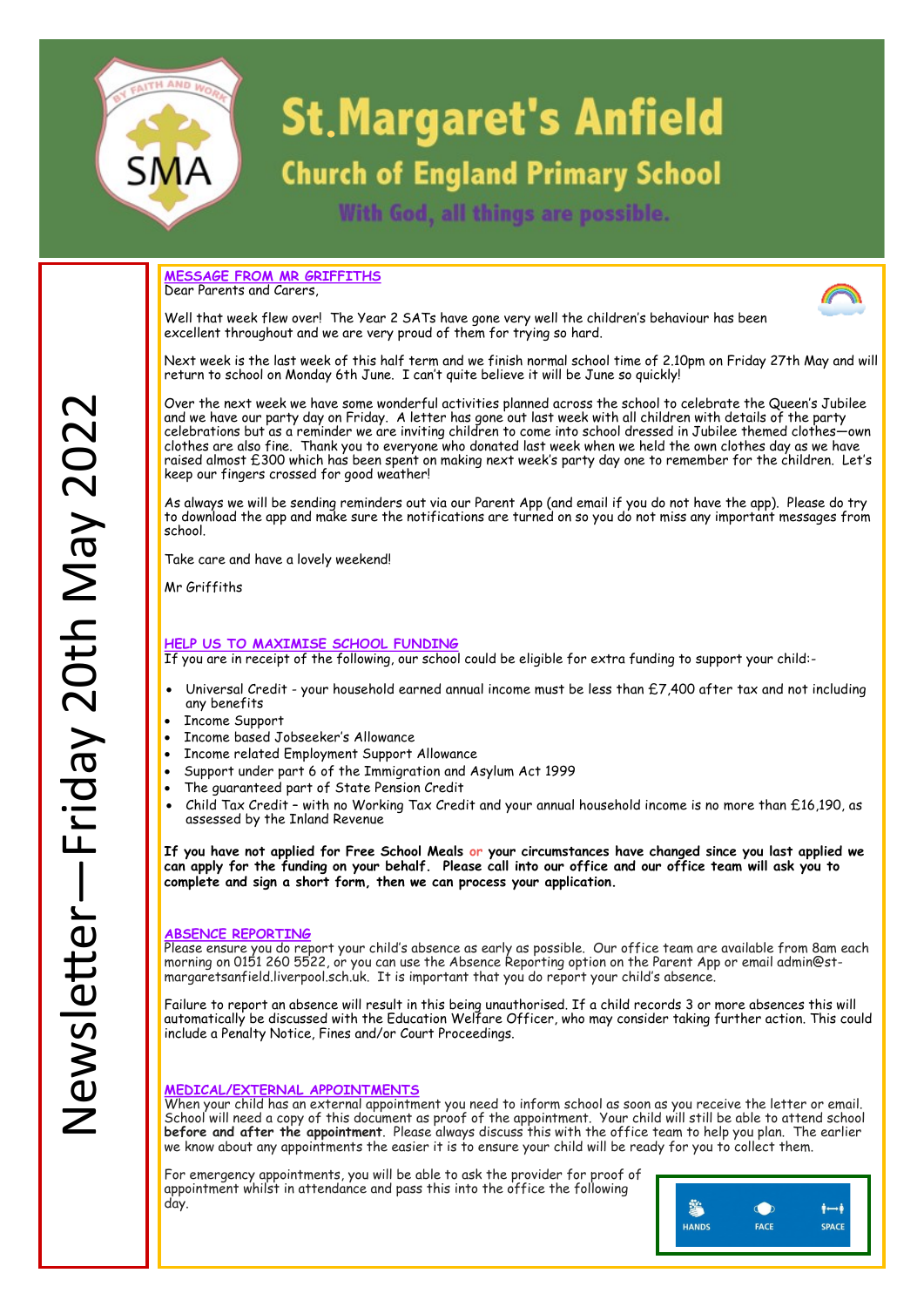

# **St. Margaret's Anfield**

## **Church of England Primary School**

With God, all things are possible.

#### **PARENT CONNECT APP**



All messages sent by the school are through our Parent Connect App. If you do not have the app please ensure you download it. You can click the logos below depending on your phone/tablet type to download for free or search "Parent Connect". We send out weekly invites by email to anyone who is not registered . If you do have the app please check your notifications are turned on or you will miss messages from school. If you are unsure please contact Mrs Cave at the school office 0151 260 5522.





#### **TWITTER**

Click to go to Twitter and find us @StMargAnfield to follow!

#### **COVID 19—IMPORTANT REMINDER**

We are still following Government Guidance. If your child or a member of your household becomes symptomatic, please ensure you follow the government guidance.

As per the letter from Liverpool City Council dated 1st April the guidance below now applies. This letter went out via Parent App/Email to all students main contacts but can be found on the school website if you click [here.](http://stmargaretsanfield.co.uk/wp-content/uploads/2022/04/End-of-testing-letter-to-parents-April-22-v3.pdf)

We encourage all of our parents to use our online payment system for payments to school—i.e., Dinner Money. You will initially receive an email from Pay360 inviting you to join. If you have any queries please contact the school office and ask for Mrs Cave. You can continue to pay by cash or card at the office if this is your preferred method of payment. The best thing about Pay360 is that you can see your balance at all times so you know exactly where you are up to with payments. Click [here](https://www.pay360educationpayments.com/Home/For-Parents) to go to the Pay360 website.

Updated guidance from the government states that whilst it is not recommended that children and young people are tested for COVID-19 unless directed to by a health professional, **if they were to test positive**, they should not come into school and try to isolate for 3 days after the day they took the test.

After 3 days, if they are well enough, they can return to school.

Children and young people with mild symptoms such as a runny nose, sore throat, or slight cough, who are otherwise well, can continue to attend school.

Children and young people who are unwell and have a high temperature should stay at home and avoid contact with other people, where they can. They can go back to school and resume normal activities when they no longer have a high temperature, and they are well enough to attend.

#### **BREAKFAST CLUB**

Our Breakfast Club is now free for everyone attending. The club is open for children in Reception through to Year 6, you do not need to book a place and children must arrive **before 8.30am.** The club provides breakfast and children can take part in activities including the opportunity to read with staff. Although we no longer charge for attending we welcome weekly donations towards the cost of supplies/activities in the club. You can donate via Pay360 or pay cash or card at the school office.

#### **Pay 360**

#### **PICK UP ARRANGEMENTS**

Please ensure you contact the school before **12pm** to advise if there is any change with regards to who will be collecting your child from school that day.

#### **CHURCH NOTICES**

Please keep an eye out on our website for news and notices from St Margaret Anfield Church. You can find them here:- [https://stmargaretsanfield.co.uk/church](https://stmargaretsanfield.co.uk/church-links/)-links/